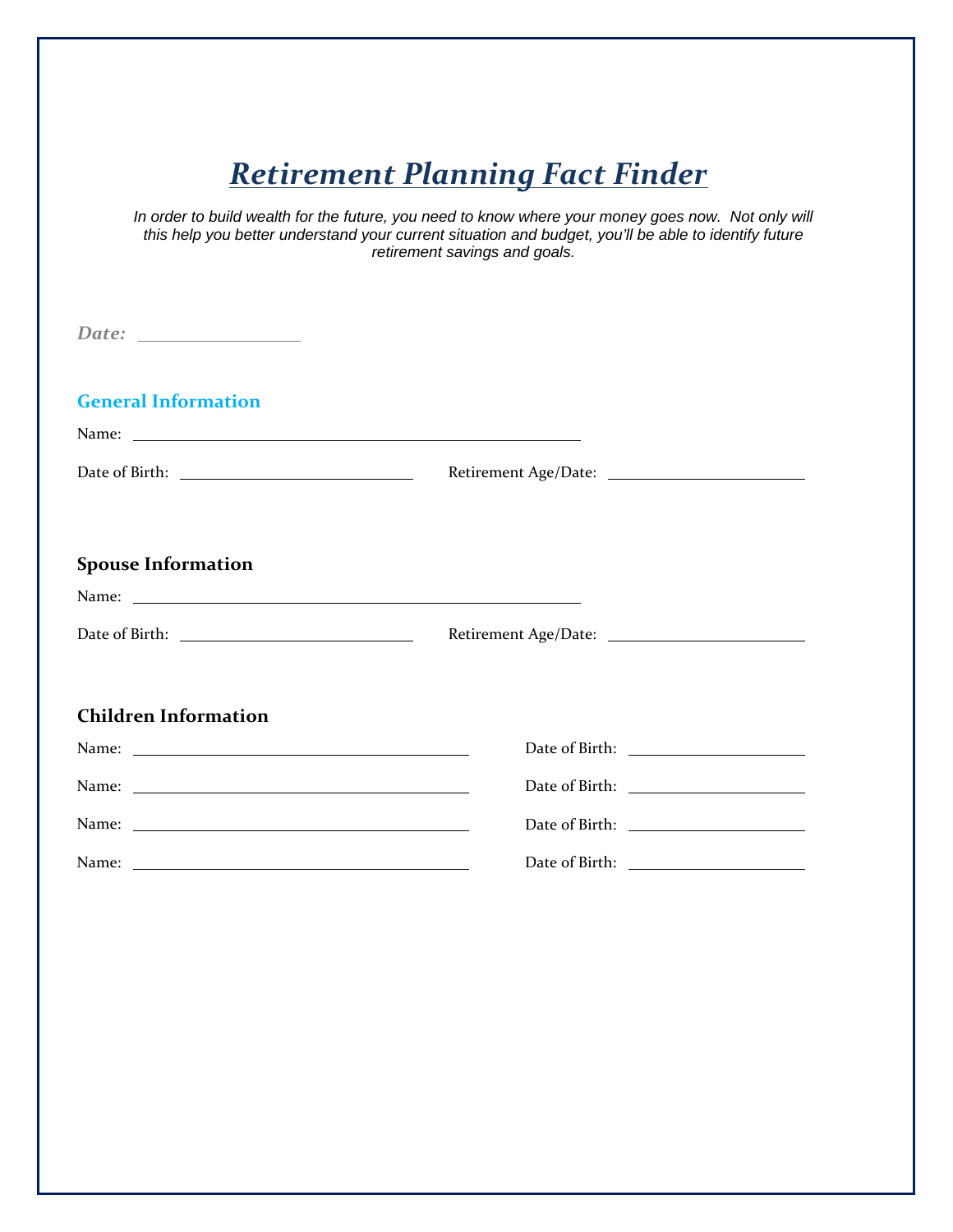| <b>Investment Assets</b> - Please complete $OR$ attach statement(s) |                                                    |
|---------------------------------------------------------------------|----------------------------------------------------|
| Asset 1                                                             |                                                    |
|                                                                     |                                                    |
|                                                                     |                                                    |
| Type: $\frac{1}{\sqrt{1-\frac{1}{2}} \cdot \frac{1}{2}}$            |                                                    |
|                                                                     | (Investment, Retirement, ROTH, Money Market, etc.) |
| Asset 2                                                             |                                                    |
|                                                                     |                                                    |
|                                                                     |                                                    |
| $Type: \_\_$                                                        |                                                    |
|                                                                     | (Investment, Retirement, ROTH, Money Market, etc.) |
| Asset 3                                                             |                                                    |
|                                                                     |                                                    |
|                                                                     |                                                    |
| Type: $\frac{1}{\sqrt{1-\frac{1}{2}} \cdot \frac{1}{2}}$            |                                                    |
|                                                                     | (Investment, Retirement, ROTH, Money Market, etc.) |
| Asset 4                                                             |                                                    |
|                                                                     |                                                    |
|                                                                     |                                                    |
| $Type: \_\_$                                                        |                                                    |
|                                                                     | (Investment, Retirement, ROTH, Money Market, etc.) |
| <b>Real Estate</b>                                                  |                                                    |
| Asset 1                                                             |                                                    |
|                                                                     |                                                    |
|                                                                     |                                                    |
| Asset 2                                                             |                                                    |
|                                                                     |                                                    |
|                                                                     |                                                    |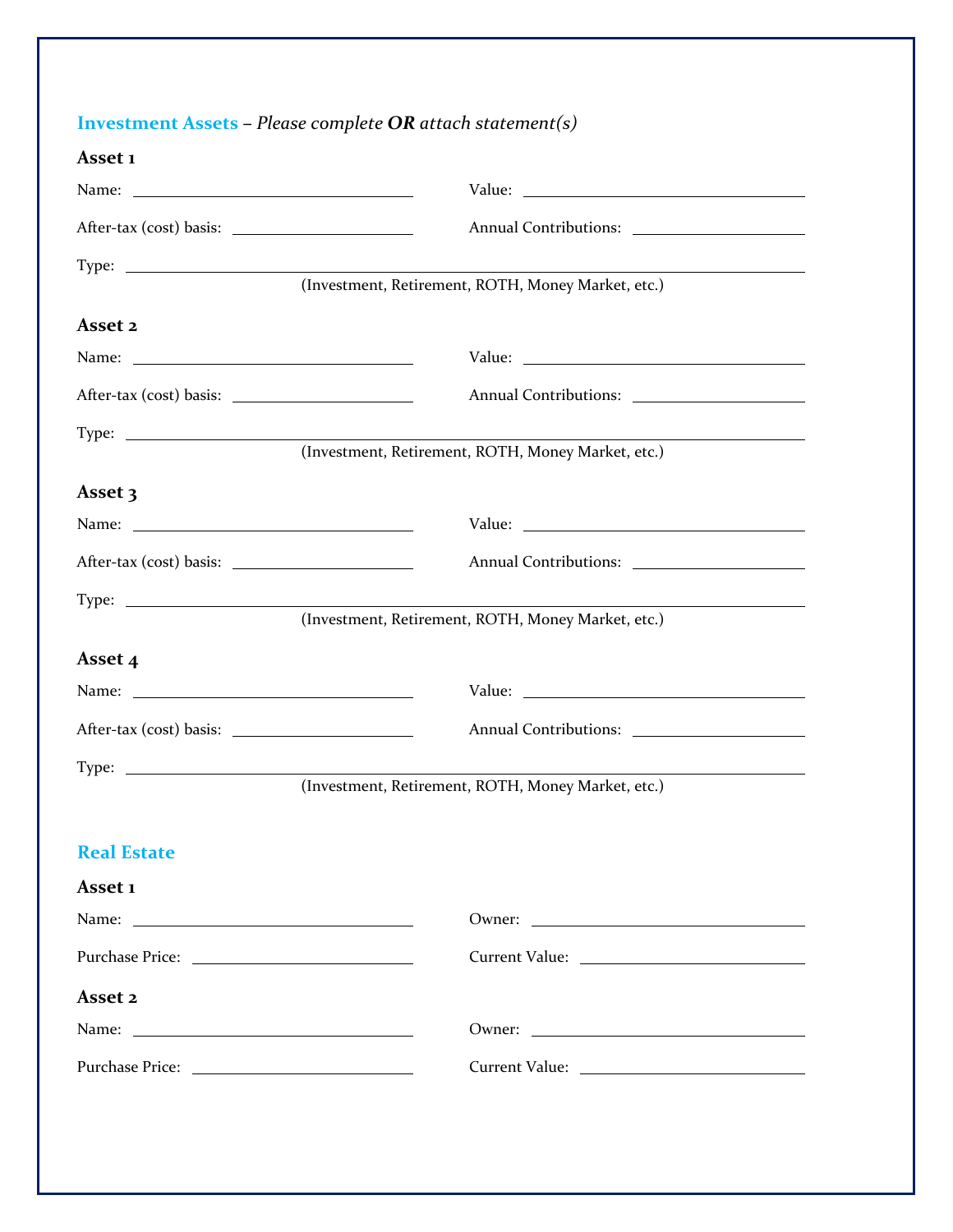### **Business Assets**

| Asset 1                                          |                                                                                                                                                                                                                               |  |
|--------------------------------------------------|-------------------------------------------------------------------------------------------------------------------------------------------------------------------------------------------------------------------------------|--|
|                                                  |                                                                                                                                                                                                                               |  |
|                                                  | Base Value:                                                                                                                                                                                                                   |  |
|                                                  |                                                                                                                                                                                                                               |  |
| <b>Liabilities</b>                               |                                                                                                                                                                                                                               |  |
| Loan <sub>1</sub>                                |                                                                                                                                                                                                                               |  |
|                                                  |                                                                                                                                                                                                                               |  |
|                                                  |                                                                                                                                                                                                                               |  |
| Type: Fixed Term (Mortgates, auto loans, etc.)   |                                                                                                                                                                                                                               |  |
| Variable Term (Home equity, consumer debt, etc.) |                                                                                                                                                                                                                               |  |
|                                                  |                                                                                                                                                                                                                               |  |
| Loan 2                                           |                                                                                                                                                                                                                               |  |
|                                                  |                                                                                                                                                                                                                               |  |
|                                                  |                                                                                                                                                                                                                               |  |
| Type: Fixed Term (Mortgates, auto loans, etc.)   |                                                                                                                                                                                                                               |  |
| Variable Term (Home equity, consumer debt, etc.) |                                                                                                                                                                                                                               |  |
|                                                  |                                                                                                                                                                                                                               |  |
|                                                  |                                                                                                                                                                                                                               |  |
| Credit Card 1                                    | Credit Card 2                                                                                                                                                                                                                 |  |
|                                                  | Name: Name: Name: Name: Name: Name: Name: Name: Name: Name: Name: Name: Name: Name: Name: Name: Name: Name: Name: Name: Name: Name: Name: Name: Name: Name: Name: Name: Name: Name: Name: Name: Name: Name: Name: Name: Name: |  |
|                                                  |                                                                                                                                                                                                                               |  |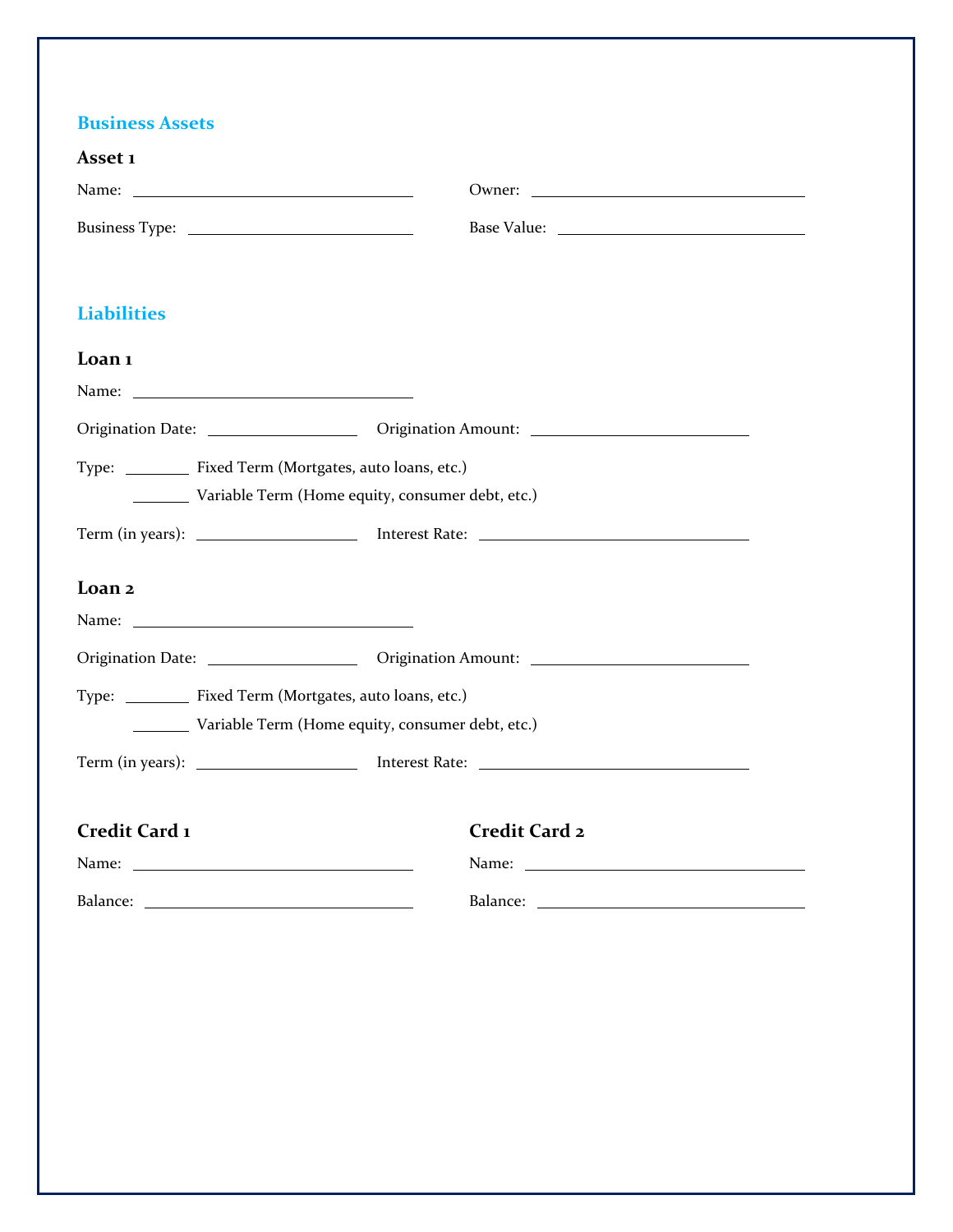#### **Income**

| mcome                                            |                                                                                                            |                         |                                                                                                                                                                                                                                |  |  |
|--------------------------------------------------|------------------------------------------------------------------------------------------------------------|-------------------------|--------------------------------------------------------------------------------------------------------------------------------------------------------------------------------------------------------------------------------|--|--|
| <b>Curent Salary</b>                             |                                                                                                            |                         |                                                                                                                                                                                                                                |  |  |
|                                                  | Gross Salary: <u>\$</u> Self-Employed? ___Yes___No                                                         |                         |                                                                                                                                                                                                                                |  |  |
| <b>Spouse's Salary</b>                           |                                                                                                            |                         |                                                                                                                                                                                                                                |  |  |
|                                                  | Gross Salary: <u>\$</u> Self-Employed? ___Yes___No                                                         |                         |                                                                                                                                                                                                                                |  |  |
| Pension                                          |                                                                                                            |                         |                                                                                                                                                                                                                                |  |  |
|                                                  |                                                                                                            |                         |                                                                                                                                                                                                                                |  |  |
|                                                  |                                                                                                            |                         |                                                                                                                                                                                                                                |  |  |
| <b>Other Income</b>                              |                                                                                                            |                         |                                                                                                                                                                                                                                |  |  |
|                                                  | This includes income such as alimony, child support, inheritance, monetary gift, trust distributions, etc. |                         |                                                                                                                                                                                                                                |  |  |
|                                                  |                                                                                                            |                         |                                                                                                                                                                                                                                |  |  |
| Frequncy Received: ____One-Time Income           |                                                                                                            |                         |                                                                                                                                                                                                                                |  |  |
|                                                  | ___Recurring Income If Recurring Income: Received Every ___ Years                                          |                         |                                                                                                                                                                                                                                |  |  |
|                                                  |                                                                                                            |                         | End Date: National Property of the Second Second Second Second Second Second Second Second Second Second Second Second Second Second Second Second Second Second Second Second Second Second Second Second Second Second Secon |  |  |
|                                                  |                                                                                                            |                         |                                                                                                                                                                                                                                |  |  |
|                                                  |                                                                                                            |                         |                                                                                                                                                                                                                                |  |  |
|                                                  |                                                                                                            |                         |                                                                                                                                                                                                                                |  |  |
| <b>Household Expenses (monthly)</b>              |                                                                                                            |                         |                                                                                                                                                                                                                                |  |  |
| Homeowner's Insurance: <u>\$</u>                 |                                                                                                            | Telephones/Cell phones: | $\frac{\text{S}}{\text{S}}$                                                                                                                                                                                                    |  |  |
| Cable & Computer: 5                              |                                                                                                            | Car Payments:           | $\sim$                                                                                                                                                                                                                         |  |  |
| Gas & Electric:                                  | Transportation:<br>$\mathbf{s}$                                                                            |                         | - S                                                                                                                                                                                                                            |  |  |
| Water:                                           | Groceries:<br>$\sim$ $\sim$                                                                                |                         | $\sim$                                                                                                                                                                                                                         |  |  |
| Education:                                       |                                                                                                            | Restaurants:            |                                                                                                                                                                                                                                |  |  |
| Clothing, dry cleaning:                          | $\sim$                                                                                                     |                         | House cleaning, landscaping, etc: <u>\$</u>                                                                                                                                                                                    |  |  |
|                                                  |                                                                                                            |                         | Entertainment (movies, vacation): <u>\$</u>                                                                                                                                                                                    |  |  |
| Other (hairdressing, charities, newspapers, etc) | $\mathbf{s}$                                                                                               |                         |                                                                                                                                                                                                                                |  |  |
|                                                  |                                                                                                            | <b>TOTAL</b>            | $\sim$                                                                                                                                                                                                                         |  |  |
|                                                  |                                                                                                            |                         |                                                                                                                                                                                                                                |  |  |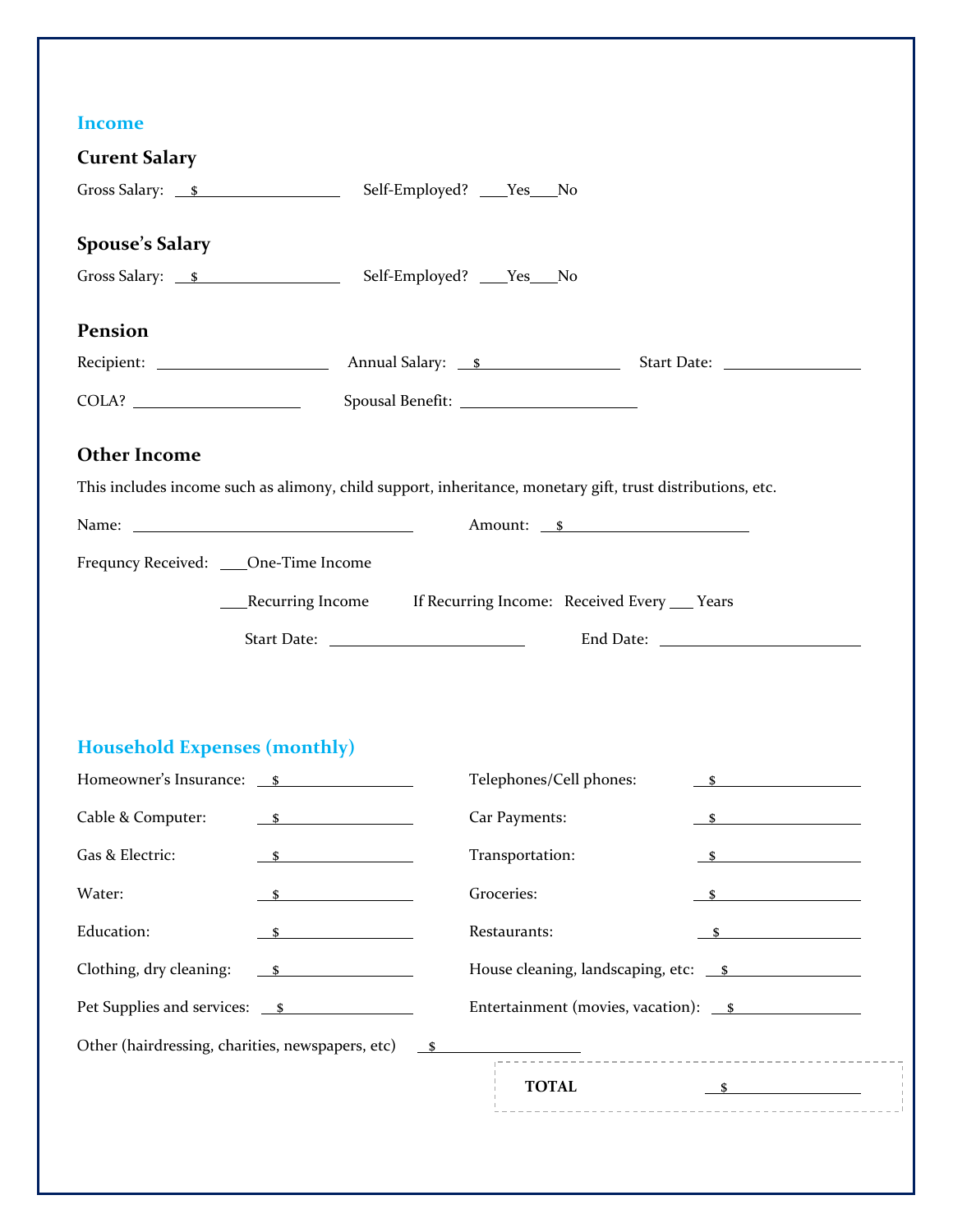| <b>Other Expenses</b>                        |                                    |
|----------------------------------------------|------------------------------------|
|                                              | Amount: <u>\$</u>                  |
| One-Time Expense                             |                                    |
| <b>EXPRESSION</b> Recurring Expense          |                                    |
|                                              |                                    |
| Paid Every ____________________ Years        |                                    |
| <b>Life Insurance</b>                        |                                    |
|                                              |                                    |
|                                              |                                    |
| Beneficiary 1:                               |                                    |
|                                              |                                    |
|                                              |                                    |
|                                              | If so, when? $\qquad \qquad$       |
| Annual Premium - Term Portion: \$            | Accumulation Portion: <u>\$</u>    |
| <b>Long Term Care / Disability Insurance</b> |                                    |
|                                              |                                    |
|                                              |                                    |
|                                              |                                    |
| Annual Premium: s                            | Annual Premium Increase: <u>\$</u> |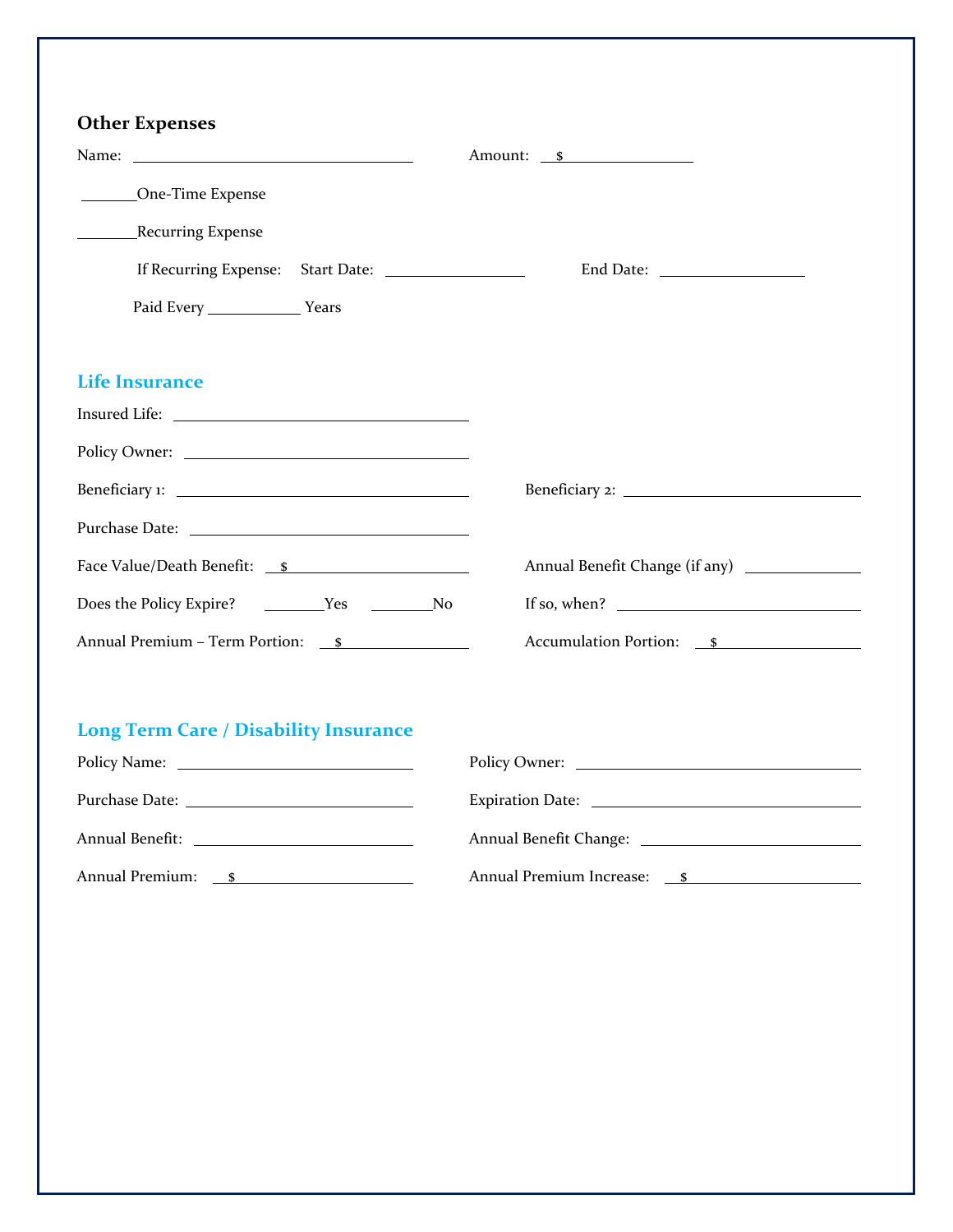## **Education Funding**

| Dependent 1                                                                                                         |                                        |
|---------------------------------------------------------------------------------------------------------------------|----------------------------------------|
| Plan Type:                                                                                                          | Annual Contribution: <i>\Simures S</i> |
| (529 UGMA/UTMA, Coverdale ESA, Taxable Account)                                                                     |                                        |
| After tax basis/Cost basis: <u>\$</u>                                                                               | Current Value: <u>\$</u>               |
| Dependent 2                                                                                                         |                                        |
|                                                                                                                     | Annual Contribution: s                 |
| After tax basis/Cost basis: <u>\$</u>                                                                               | Current Value: <u>\$</u>               |
| Dependent 3                                                                                                         |                                        |
|                                                                                                                     | Annual Contribution: s                 |
| After tax basis/Cost basis: <u>\$</u>                                                                               | Current Value: <u>\$</u>               |
| <b>Estate Planning Strategies</b><br><b>Credit Sheltor Trust</b><br>Amount funded at first death:<br>s<br>Gifting 1 |                                        |
|                                                                                                                     | Number of Recipients:                  |
|                                                                                                                     | Total Amount: <u>s</u>                 |
| Gifting 2                                                                                                           |                                        |
|                                                                                                                     | Number of Recipients:                  |
|                                                                                                                     | Total Amount: <u>\$</u>                |
| <b>Assets to Charity</b>                                                                                            |                                        |
| Name of Charity: Name of Charity:                                                                                   |                                        |
|                                                                                                                     |                                        |
|                                                                                                                     |                                        |